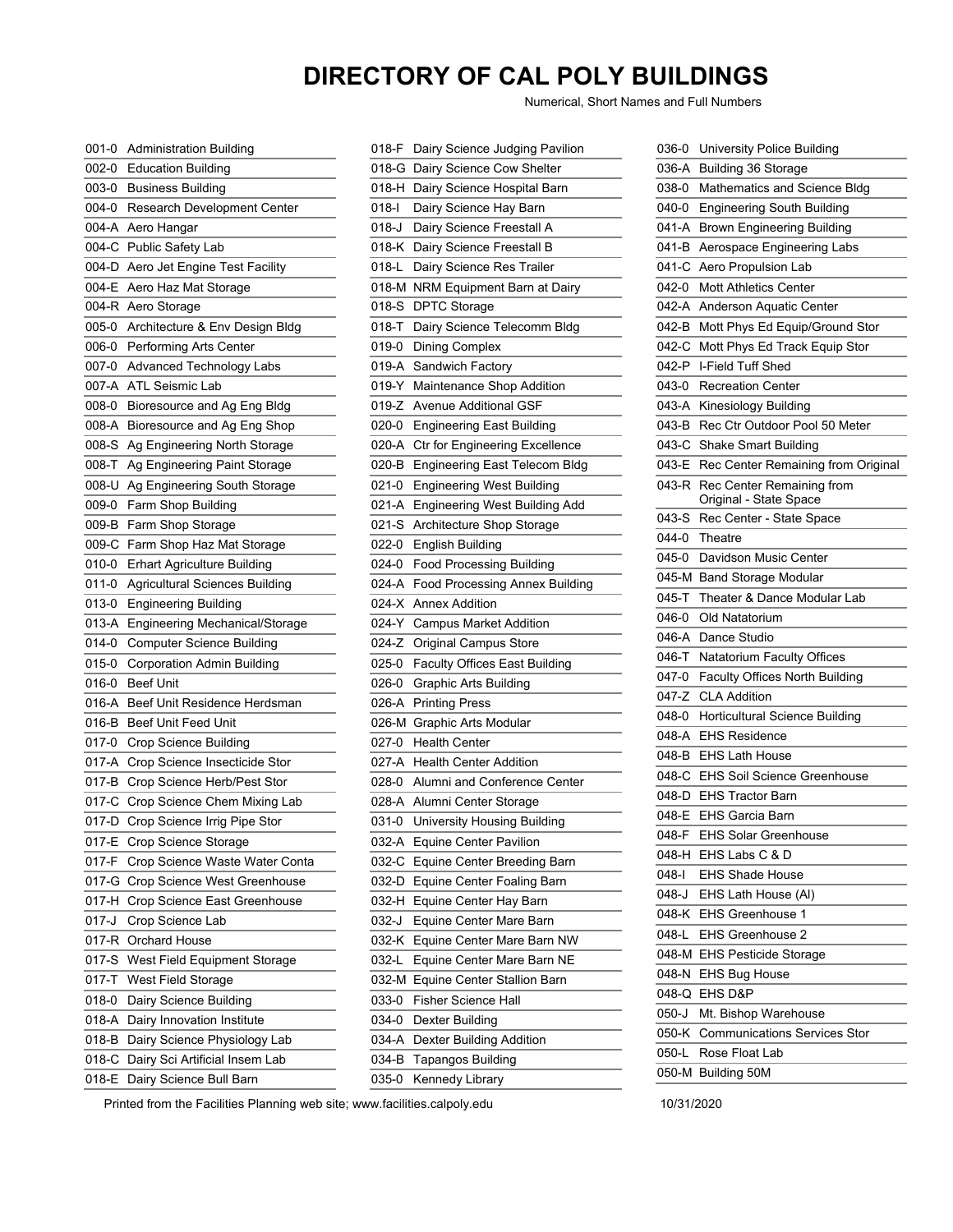## **DIRECTORY OF CAL POLY BUILDINGS**

Numerical, Short Names and Full Numbers

| 051-0     | <b>University House</b>                       |
|-----------|-----------------------------------------------|
| 051-A     | University House Catering                     |
| 051-B     | University House Storage                      |
| 052-0     | Science Building                              |
| 052-A     | Science Building SE and SW Add                |
| 052-B     | <b>Science Observatory</b>                    |
| 053-0     | Science North Building                        |
| 055-0     | Beef Cattle Evaluation Center                 |
| 055-A     | <b>BCEC Residence</b>                         |
| 055-B     | <b>BCEC Office</b>                            |
| 055-M     | <b>BCEC Modular Residence</b>                 |
| 056-0     | Swine Unit                                    |
| 056-B     | Swine Unit Addition                           |
| 056-C     | Swine Unit Old Farrowing Unit                 |
| 056-E     | Swine Unit Fattening Unit                     |
| 056-J     | Swine Unit Nursery Lab                        |
| 056-K     | Swine Unit New Farrowing Unit                 |
| 057-0     | Veterinary Hospital                           |
| 057-A     | Veterinary Hospital Annex                     |
| 057-B     | Vet Hospital Post Mortem Area                 |
| 057-C     | Vet Hospital Residence Trailer                |
| 058-0     | <b>Welding Building</b>                       |
| 058-A     | <b>Welding Annex Building</b>                 |
| 058-B     | <b>Welding Storage 1</b>                      |
| 058-C     | <b>Welding Storage 2</b>                      |
| 060-0     | Crandall Gymnasium                            |
| 061-D     | Stadium West Bleachers                        |
| 061-E     | Stadium Concession                            |
| 061-K     | Spanos Stadium East Bleachers                 |
| 065-0     | McPhee University Union                       |
| 065-C     | University Union - Corp Space                 |
| 065-U     | McPhee UU Haz Mat Storage                     |
| 070-0     | <b>Facilities Building</b>                    |
| 070-A     | <b>Facility Services Warehouse</b>            |
| 070-B     | Facility Services Electric Shp                |
| 070-C     | <b>Facility Services Grounds Shop</b>         |
| 070-D     | Facility Services Welding Shop                |
| 070-E     | <b>Facility Services Paint Shop</b>           |
| 070-F     | <b>Facility Services Plumbing Shp</b>         |
| 070-G     | <b>Facility Services PCB Storage</b>          |
| 070-Y     | Main Building, Office Space, was<br>Warehouse |
| $071 - 0$ | <b>Transportation Services Bldg</b>           |
| 071-A     | <b>Transportation Svc Paint Booth</b>         |
| 074-A     | <b>Building 74 Storage</b>                    |
| 074-B     | <b>Building 74 Hazardous Material</b>         |
| 074-D     | <b>Emergency Operations Center</b>            |
| 074-M     | <b>Building 74 Modulars</b>                   |

| 075-0     | <b>Mustang Substation</b>       |
|-----------|---------------------------------|
| 076-0     | Old Power House                 |
|           | 077-T Rodeo Modular Office      |
|           | 080-0 Env Health & Safety Bldg  |
| 081-0     | <b>Hillcrest Building</b>       |
| 082-0     | <b>Corporation Warehouse</b>    |
| 083-0     | <b>Technology Park Building</b> |
| 092-A     | Poly Grove Restroom             |
| 092-M     | Poly Grove Trailer Park         |
| 095-A     | Pole House                      |
|           | 095-B Modular House             |
|           | 095-C Shell House               |
|           | 095-D Underground House         |
| 095-E     | <b>Bridge House</b>             |
| 095-F     | Arch Canyon Restroom            |
| 095-G     | Arch Canyon Greenhouse          |
| 100-0     | Shasta Hall                     |
| $101 - 0$ | Diablo Hall                     |
| 102-0     | Palomar Hall                    |
|           | 103-0 Whitney Hall              |
| 104-0     | Lassen Hall                     |
| 105-0     | <b>Trinity Hall</b>             |
| 106-0     | Santa Lucia Hall                |
| 107-0     | Muir Hall                       |
| 108-0     | Sequoia Hall                    |
| 109-0     | <b>Fremont Hall</b>             |
| 110-0     | Tenaya Hall                     |
| 112-0     | Vista Grande                    |
| 113-0     | Sierra Madre Hall               |
| 113-A     | Sierra Madre Hall Tower 0       |
| 113-B     | Sierra Madre Hall Tower 1       |
| 113-C     | Sierra Madre Hall Tower 2       |
| 113-D     | Sierra Madre Hall Tower 3       |
| 113-E     | Sierra Madre Hall Tower 4       |
| 113-F     | Sierra Madre Hall Tower 5       |
| 114-0     | Yosemite Hall                   |
| 114-A     | Yosemite Hall Tower 0           |
| 114-B     | Yosemite Hall Tower 1           |
| 114-C     | Yosemite Hall Tower 2           |
| 114-D     | Yosemite Hall Tower 3           |
| 114-E     | Yosemite Hall Tower 4           |
| 114-F     | Yosemite Hall Tower 5           |
| $114-G$   | Yosemite Hall Tower 6           |
| 114-H     | Yosemite Hall Tower 7           |
| $114-J$   | Yosemite Hall Tower 8           |
| 114-K     | Yosemite Hall Tower 9           |
| 115-0     | Chase Hall                      |
| 116-0     | Jespersen Hall                  |

| 117-0      | <b>Heron Hall</b>                   |
|------------|-------------------------------------|
| $117-T$    | Heron Hall Modular                  |
| $121 - 0$  | Cheda Ranch                         |
| $121-A$    | Cheda Ranch McCloud                 |
| $121-B$    | Cheda Ranch Santa Ynez              |
| $121-C$    | Cheda Ranch Shed                    |
| $121-D$    | Cheda Ranch Barn                    |
| 121-E      | Cheda Ranch Milking Barn            |
| $121-M$    | Cheda Ranch Modular House           |
| $121 - Q$  | Cheda Ranch Carport                 |
| 121-R      | Cheda Ranch Pole Barn South         |
| 121-U      | Cheda Ranch Pole Barn North         |
| 122-0      | Parker Ranch                        |
| 122-A      | Parker Equipment Storage            |
| 122-B      | Parker Restroom                     |
| 122-C      | Parker Storage                      |
| $122 - T$  | Parker Barn                         |
| 123-0      | <b>Peterson Ranch House</b>         |
| $123-A$    | Peterson Ranch Garage               |
| 123-B      | Peterson Ranch Res Trailer          |
| 123-C      | Peterson Barn                       |
| 123-D      | Peterson Shed                       |
| $124 - 0$  | <b>Student Services Building</b>    |
| $125 - 0$  | Serrano Ranch                       |
| 125-C      | Serrano Ranch Sheep Barn            |
| 125-M      | Serrano Ranch Modular House         |
| 126-0      | <b>Chorro Creek Ranch</b>           |
| 126-A      | Chorro Creek Ranch Shop             |
| 126-C      | Chorro Creek Ranch Equip Stor       |
|            | 126-U Chorro Creek Ranch Garage     |
| 127-A      | Escuela Ranch Pole Barn             |
| 127-B      | Escuela Storage                     |
| 127-C      | Escuela Beef Center Hay Barn        |
| 127-D      | <b>Escuela Beef Center</b>          |
| 127-E      | Escuela Beef Center Work-up         |
| 127-F      | Escuela Beef Center Lay-up Pen      |
| 127-G      | Escuela Beef Center Residence       |
|            | Avila Residence                     |
| 129-0      |                                     |
| 129-A      | Avila Residence Garage/Apt          |
| 129-U      | Avila Storage                       |
| 130-0      | Pkg Structure #1                    |
| 133-0      | Orfalea Children's Center           |
| 133-D      | Children's Center Storage 3         |
| 134-0      | <b>Visitor Information Kiosk</b>    |
| 136-A      | <b>ITRC Water Delivery Facility</b> |
| 136-G      | <b>ITRC Shop</b>                    |
| 136-H      | <b>ITRC Storage</b>                 |
| 136-R      | ITRC Restroom                       |
| 10/31/2020 |                                     |

Printed from the Facilities Planning web site; www.facilities.calpoly.edu 10/31/2020